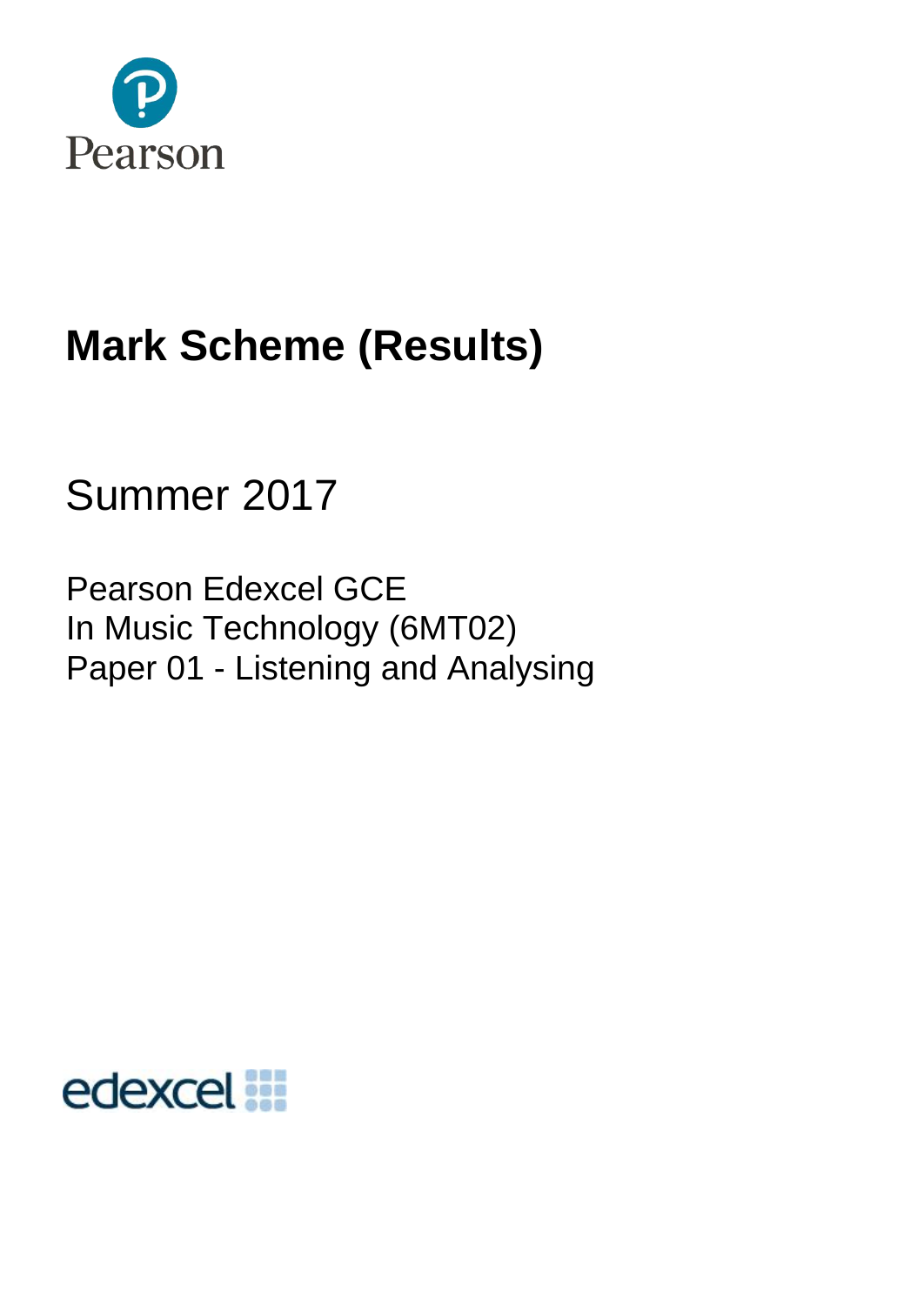#### **Edexcel and BTEC Qualifications**

Edexcel and BTEC qualifications are awarded by Pearson, the UK's largest awarding body. We provide a wide range of qualifications including academic, vocational, occupational and specific programmes for employers. For further information visit our qualifications websites at [www.edexcel.com](http://www.edexcel.com/) or [www.btec.co.uk.](http://www.btec.co.uk/) Alternatively, you can get in touch with us using the details on our contact us page at [www.edexcel.com/contactus.](http://www.edexcel.com/contactus)

#### **Pearson: helping people progress, everywhere**

Pearson aspires to be the world's leading learning company. Our aim is to help everyone progress in their lives through education. We believe in every kind of learning, for all kinds of people, wherever they are in the world. We've been involved in education for over 150 years, and by working across 70 countries, in 100 languages, we have built an international reputation for our commitment to high standards and raising achievement through innovation in education. Find out more about how we can help you and your students at: [www.pearson.com/uk](http://www.pearson.com/uk)

Summer 2017 Publications Code 6MT02\_01\_1706\_MS\* All the material in this publication is copyright © Pearson Education Ltd 2017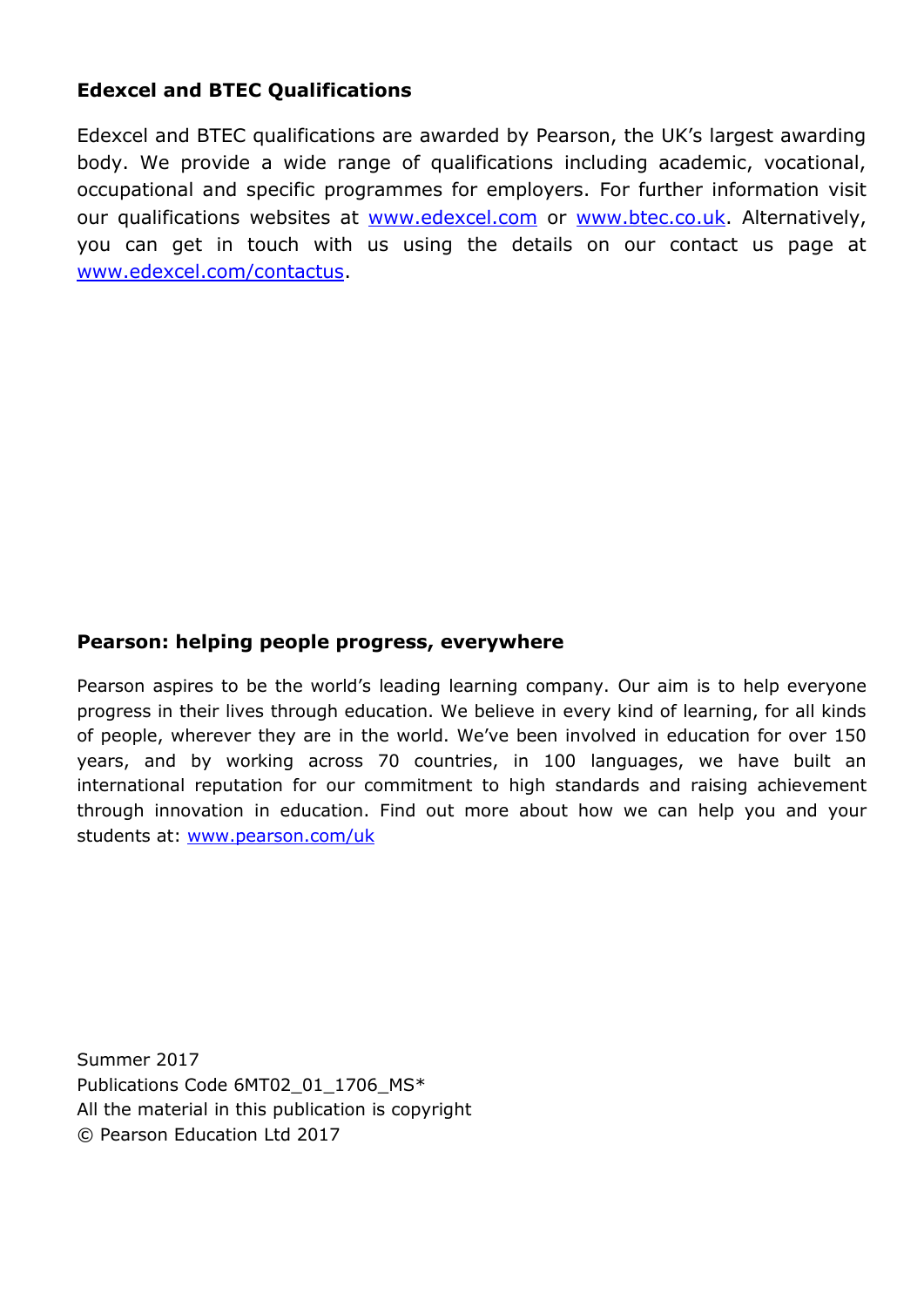#### **SECTION A**

#### **1. ABBA: Under Attack**

| Question<br>Number | Question                                                     | Mark |
|--------------------|--------------------------------------------------------------|------|
| 1(a)               | What is the tempo of this song?<br><b>Acceptable Answers</b> |      |
|                    | C. 115 bpm                                                   |      |

| Question<br><b>Number</b> | Question                                                                              | Mark |
|---------------------------|---------------------------------------------------------------------------------------|------|
| 1(b)                      | How is the effect at 0'30" on the line 'You know that I'm nobody's fool'<br>achieved? |      |
|                           | <b>Acceptable Answers</b>                                                             |      |
|                           | Vocoder                                                                               |      |

| Question<br>Number | Question                                   | Mark |  |  |  |
|--------------------|--------------------------------------------|------|--|--|--|
| 1(c)               | How does the arrangement change at 1'01"?? |      |  |  |  |
|                    | <b>Acceptable Answers</b>                  |      |  |  |  |
|                    | Sustained synth chords / pads added        |      |  |  |  |
|                    | High string (synth) added                  |      |  |  |  |
|                    | Additional backing vocals<br>٠             |      |  |  |  |

| Question<br>Number | Question                                               | Mark |  |  |
|--------------------|--------------------------------------------------------|------|--|--|
| 1(d)(i)            | Describe the delay on the lead vocal in the verse      |      |  |  |
|                    | <b>Acceptable Answers</b>                              |      |  |  |
|                    | Short / slapback / <200ms<br>٠                         |      |  |  |
|                    | Semiquaver / 16th rate<br>٠                            |      |  |  |
|                    | One or two repeats / low feedback<br>$\bullet$         |      |  |  |
|                    | Panned centrally with the original signal<br>$\bullet$ |      |  |  |
|                    | Delayed signal less bright<br>$\bullet$                |      |  |  |
|                    | Delayed signal quieter / fades<br>٠                    |      |  |  |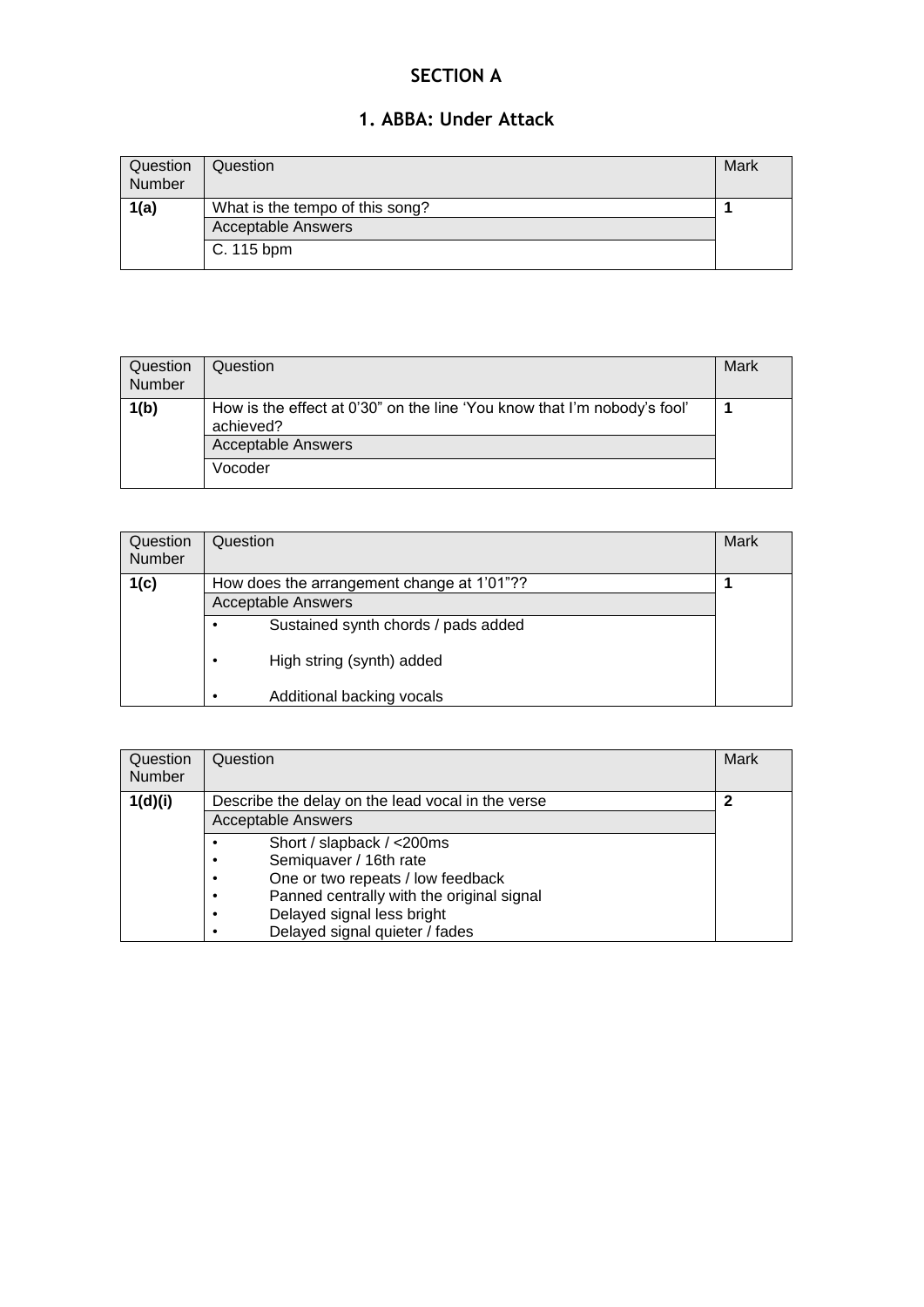| Question<br>Number | Question                                                                                                                                           | Mark |  |  |
|--------------------|----------------------------------------------------------------------------------------------------------------------------------------------------|------|--|--|
| 1(d)(ii)           | $\overline{2}$<br>Describe the changes in the reverb and delay settings on the lead vocal<br>at the following points:<br><b>Acceptable Answers</b> |      |  |  |
|                    | 0'44"<br>Delay (allow reverb) removed / dryer (1)<br>1'32"<br>Added reverb (1)<br>NOT reverb time increased                                        |      |  |  |

| Question<br><b>Number</b> | Question                                                                                                                        | Mark |
|---------------------------|---------------------------------------------------------------------------------------------------------------------------------|------|
| 1(e)                      | Which of the following best represents the rhythm of the bass line in the<br>first three bars? Puts a cross in the correct box. |      |
|                           | <b>Acceptable Answers</b>                                                                                                       |      |
|                           | C                                                                                                                               |      |

| Question                                                                                                                                                                                 | Mark          |
|------------------------------------------------------------------------------------------------------------------------------------------------------------------------------------------|---------------|
| Describe the filtering on the repeated synth quavers between 0'17" and<br>$0'25"$ .<br><b>Acceptable Answers</b>                                                                         | $\mathbf{2}$  |
| <b>LPF/Low Pass Filter</b><br>Low resonance $\sqrt{Q}$<br>Envelope / ADSR<br>$\bullet$<br>Cutoff decreasing on each note<br>٠<br>Short attack<br>Short decay<br>$\bullet$<br>Low sustain |               |
|                                                                                                                                                                                          | Short release |

**(Total for question 1 = 10 marks)**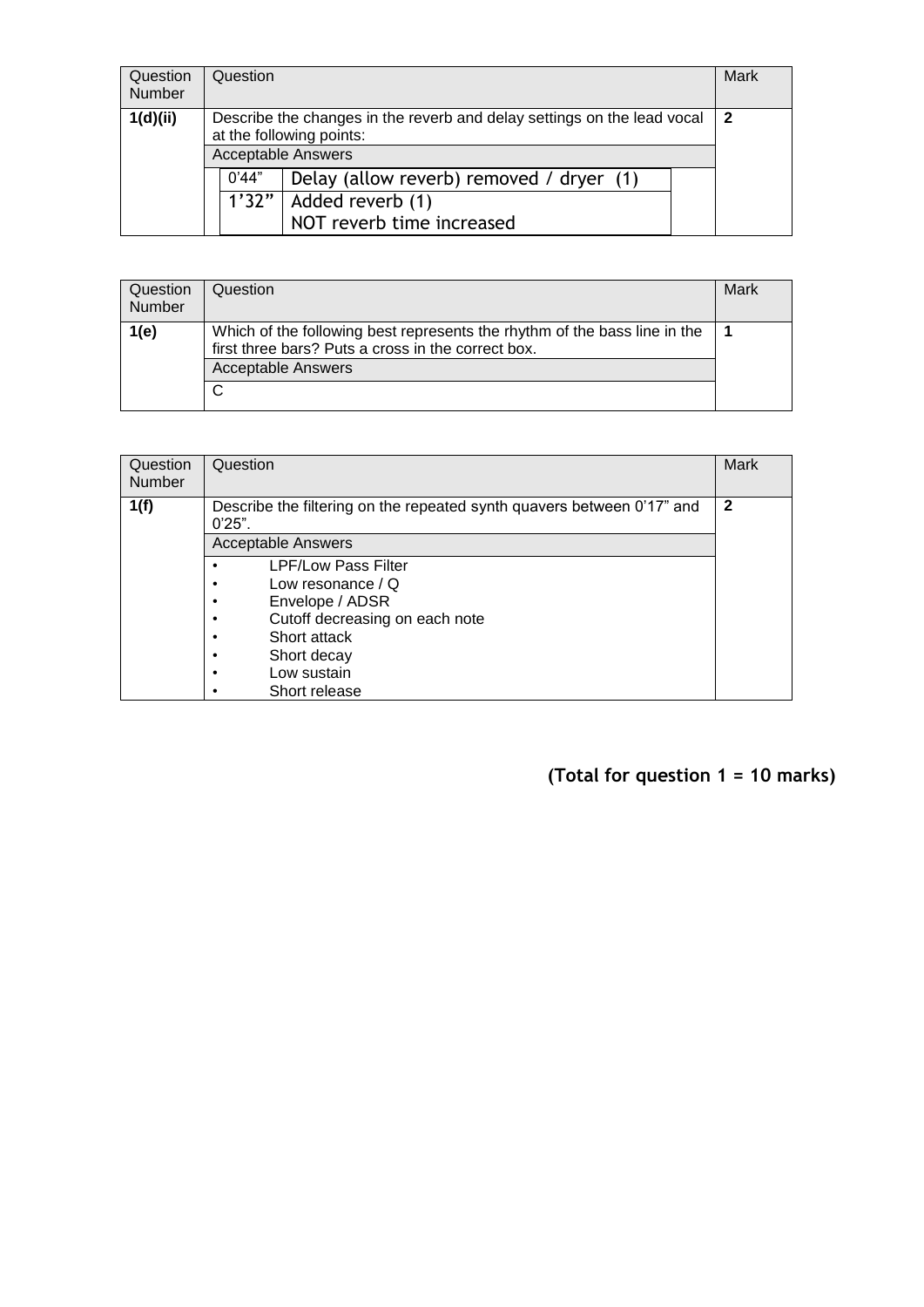## *2. Gentle Giant: The Advent Of Panurge*

| Question<br>Number | Question                                                                                   | Mark |
|--------------------|--------------------------------------------------------------------------------------------|------|
| 2(a)               | When was this track recorded? Put a cross in the correct box.<br><b>Acceptable Answers</b> |      |
|                    | B. 1966-1975                                                                               |      |

| Question<br>Number | Question                                                                          | Mark |
|--------------------|-----------------------------------------------------------------------------------|------|
| 2(b)               | How is the style of this music best described? Put a cross in the correct<br>box. |      |
|                    | <b>Acceptable Answers</b>                                                         |      |
|                    | D. Prog Rock                                                                      |      |

| Question<br><b>Number</b> | Question                                                                                                   |                                    |           | Mark |  |
|---------------------------|------------------------------------------------------------------------------------------------------------|------------------------------------|-----------|------|--|
| 2(c)                      | Describe the panning of the following instruments between 0'48" and<br>0'57".<br><b>Acceptable Answers</b> |                                    |           |      |  |
|                           |                                                                                                            | Bass guitar                        | Centre    |      |  |
|                           |                                                                                                            | Organ                              | Right / R |      |  |
|                           |                                                                                                            | Piano                              | Left $/L$ |      |  |
|                           |                                                                                                            | Ignore additional qualifying words |           |      |  |

| Question<br><b>Number</b> | Question                                                                                                | Mark |
|---------------------------|---------------------------------------------------------------------------------------------------------|------|
| 2(d)                      | Which term best describes the vocal texture between 0'17" and 0'22"?<br>Put a cross in the correct box. |      |
|                           | <b>Acceptable Answers</b>                                                                               |      |
|                           | D. Polyphonic                                                                                           |      |

| Question<br>Number | Question                                       | Mark |  |  |
|--------------------|------------------------------------------------|------|--|--|
| 2(e)               | Name the solo instrument that enters at 1'51". |      |  |  |
|                    | <b>Acceptable Answers</b>                      |      |  |  |
|                    | Trumpet / cornet / flugelhorn                  |      |  |  |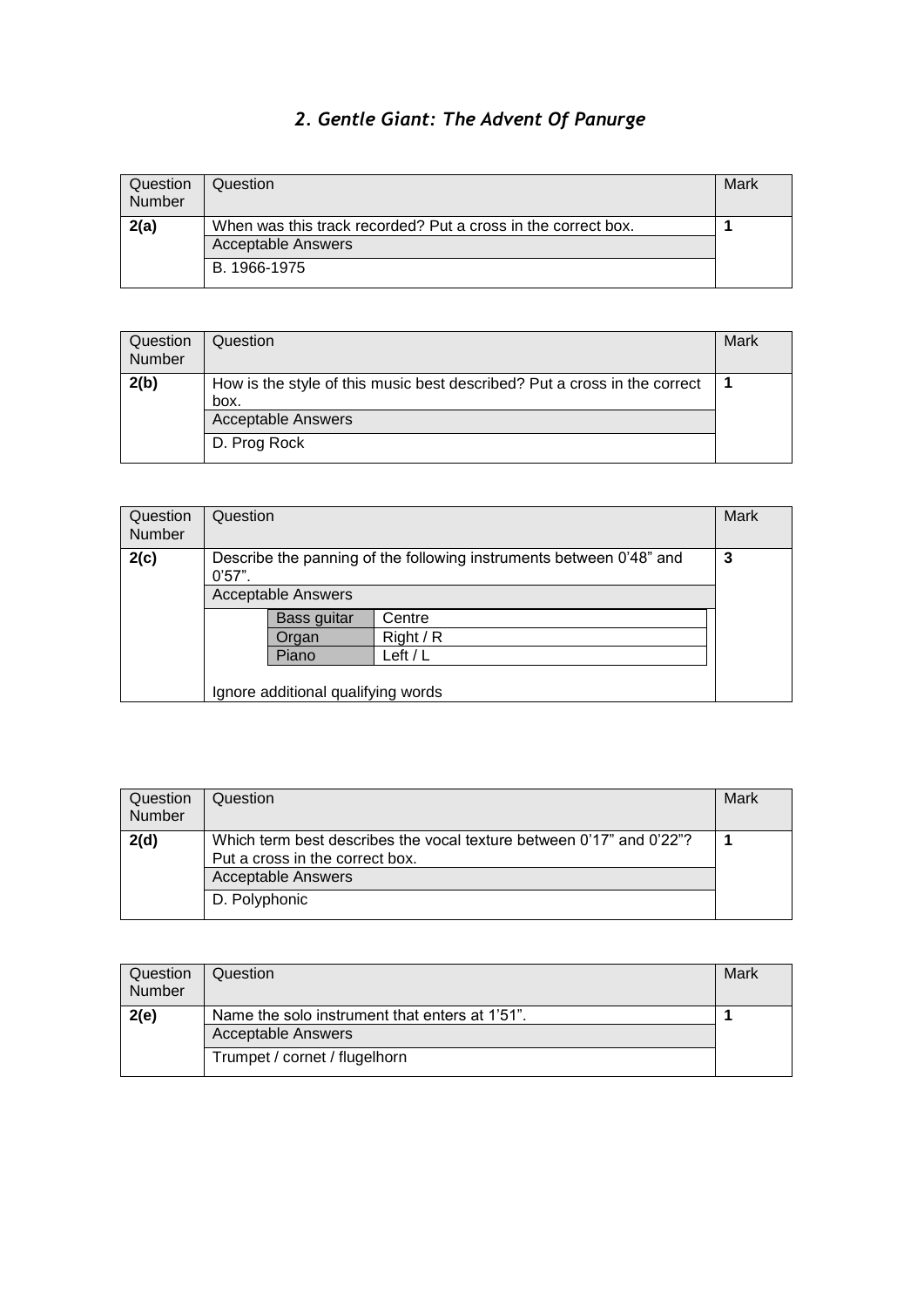

**(Total for question 2 = 10 marks)**

*3. Air: La Femme D'Argent*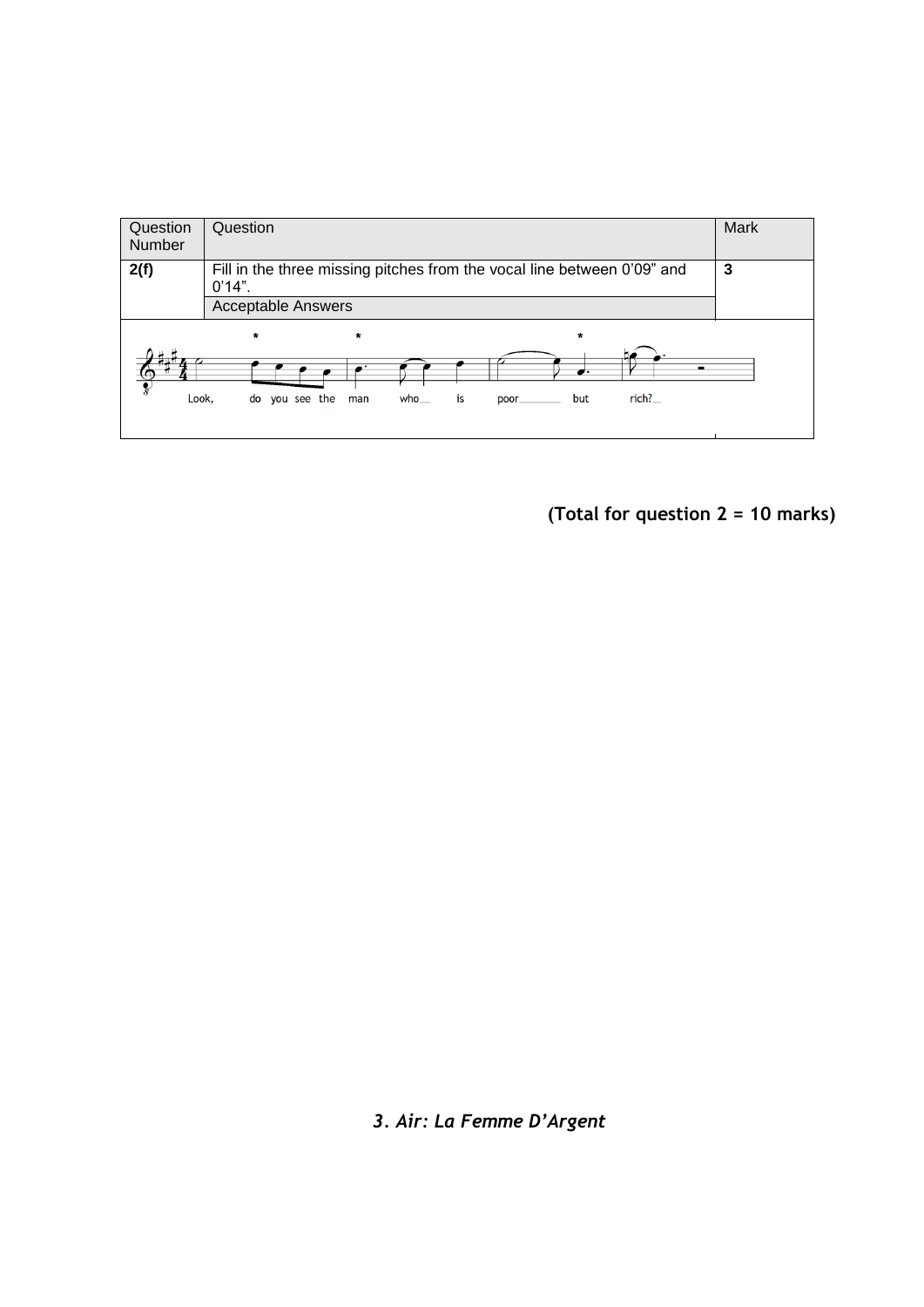| Question<br><b>Number</b> | Question                                                                                                                                                                     | Mark |
|---------------------------|------------------------------------------------------------------------------------------------------------------------------------------------------------------------------|------|
| 3(a)                      | Listen to the bass line between 0'26" and 1'01". Describe how the<br>rhythm changes at 0'50".<br><b>Acceptable Answers</b>                                                   | 2    |
|                           | Less syncopated<br>More sustained / long notes / allow semibreve<br>Less rhythmic movement/fewer notes/more static<br>٠<br>First two notes staccato<br>٠<br>No ornamentation |      |

| Question<br><b>Number</b> | Question                                                                                                                                                                                                           | Mark |
|---------------------------|--------------------------------------------------------------------------------------------------------------------------------------------------------------------------------------------------------------------|------|
| 3(b)                      | Describe the delay on the organ chords from 1'38".<br><b>Acceptable Answers</b>                                                                                                                                    | າ    |
|                           | Quaver/semiquaver delay time / 150-230ms<br>Gradually decays / delayed signal is quieter<br>٠<br>Several audible repeats / medium-high feedback (not long<br>٠<br>feedback)<br>Delay is panned right / moves right |      |

| Question<br>Number | Question                                                                                                         |                                                                                                                  | Mark         |
|--------------------|------------------------------------------------------------------------------------------------------------------|------------------------------------------------------------------------------------------------------------------|--------------|
| 3(c)(i)            | From 4'02", the chords are played by an upright piano.<br>and provide one solution.<br><b>Acceptable Answers</b> | Identify one potential problem in capturing sound from an upright piano                                          | $\mathbf{2}$ |
|                    | Problem                                                                                                          | Solution                                                                                                         |              |
|                    | Strings are inaccessible /<br>enclosed                                                                           | Open the lid/ Take off the front<br>panels/Move it away from the wall<br>and mic it from behind                  |              |
|                    | Mechanical noise                                                                                                 | Oil pedal/Change mic position                                                                                    |              |
|                    | Too much hammer noise                                                                                            | Move mics away from hammers                                                                                      |              |
|                    | Large physical sound<br>source                                                                                   | Use stereo mics                                                                                                  |              |
|                    | Too much ambience                                                                                                | Move mics closer / use acoustic<br>screens                                                                       |              |
|                    | Hole in the middle                                                                                               | Don't pan as wide / move mics closer<br>together / third mic in the middle / X-<br>Y pair instead of spaced pair |              |
|                    | Capture the full range of<br>notes, low and high                                                                 | Use two mics, one on the low notes,<br>one on the high notes                                                     |              |
|                    | Only credit capture solutions, not mixing solutions<br>Only credit solutions that match the problem.             |                                                                                                                  |              |

| Question<br><b>Number</b> | Question                                                                                                                       | Mark |
|---------------------------|--------------------------------------------------------------------------------------------------------------------------------|------|
| 3(c)(ii)                  | Describe the the EQ on the piano.<br><b>Acceptable Answers</b>                                                                 |      |
|                           | Restricted EQ (boxy) / Band pass / mid heavy<br>Lacking HF content / quite dull<br>$\bullet$<br>Lacking LF content / thin<br>٠ |      |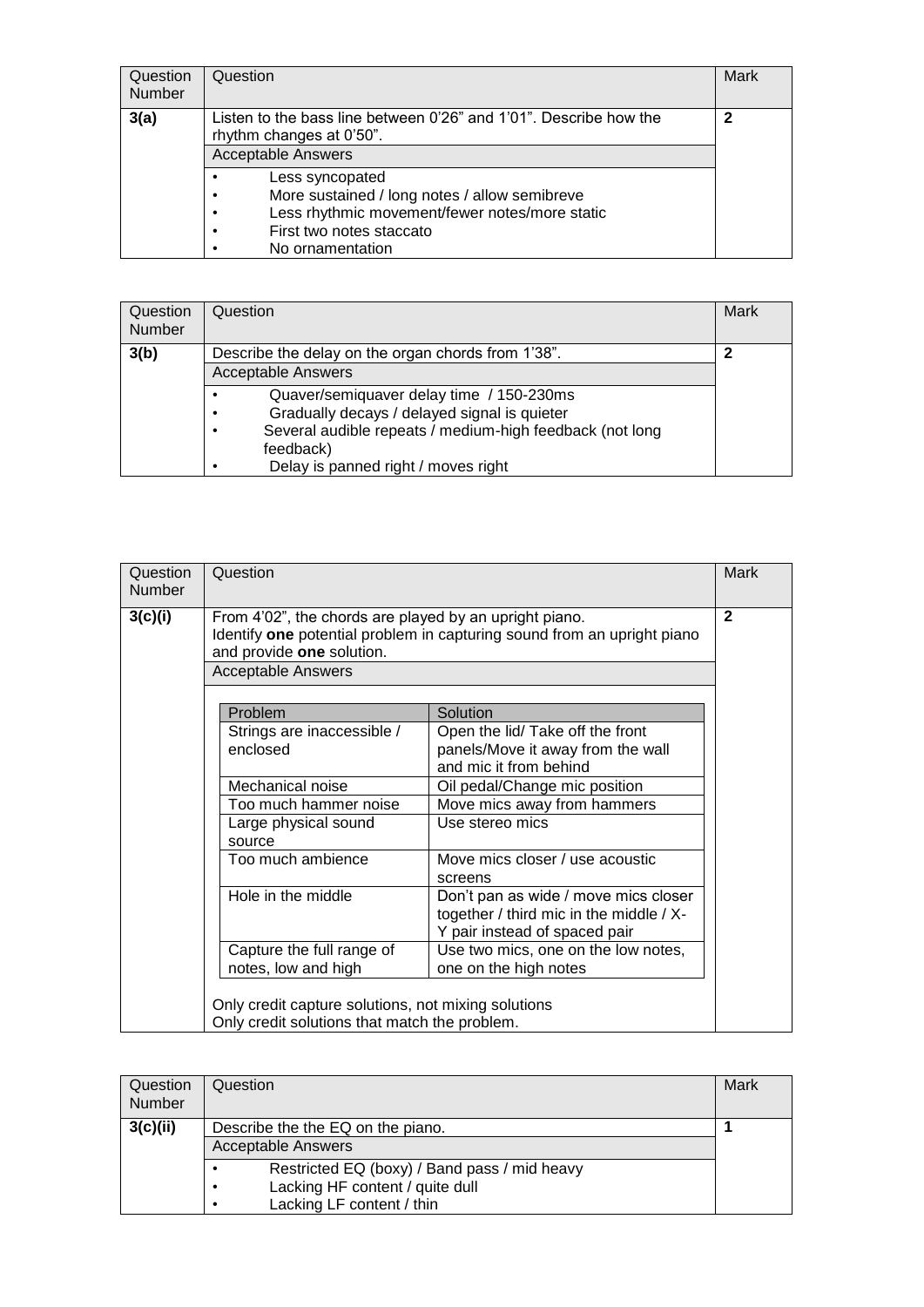| Question<br>Number | Question                                                                           | Mark |
|--------------------|------------------------------------------------------------------------------------|------|
| 3(d)               | *Name the percussion instrument that enters at 4'50".<br><b>Acceptable Answers</b> |      |
|                    | Tambourine<br>Accept only this spelling                                            |      |

| Question<br>Number | Question                                                                                                                                                                                   | Mark |
|--------------------|--------------------------------------------------------------------------------------------------------------------------------------------------------------------------------------------|------|
| 3(e)               | Listen to the synth glissandos between 2'02" and 2'15". Which<br>combination of effects has been used? Put a cross in the correct box.<br><b>Acceptable Answers</b><br>B. Delay and reverb |      |

| Question<br><b>Number</b> | Question                                                                                                    | Mark |
|---------------------------|-------------------------------------------------------------------------------------------------------------|------|
| 3(f)                      | What is the LFO routed to in order to provide the modulation on the<br>synthesiser between 4'38" and 5'20"? |      |
|                           | <b>Acceptable Answers</b>                                                                                   |      |
|                           | A. Cut-off frequency                                                                                        |      |

## **(Total for question 3 = 10 marks)**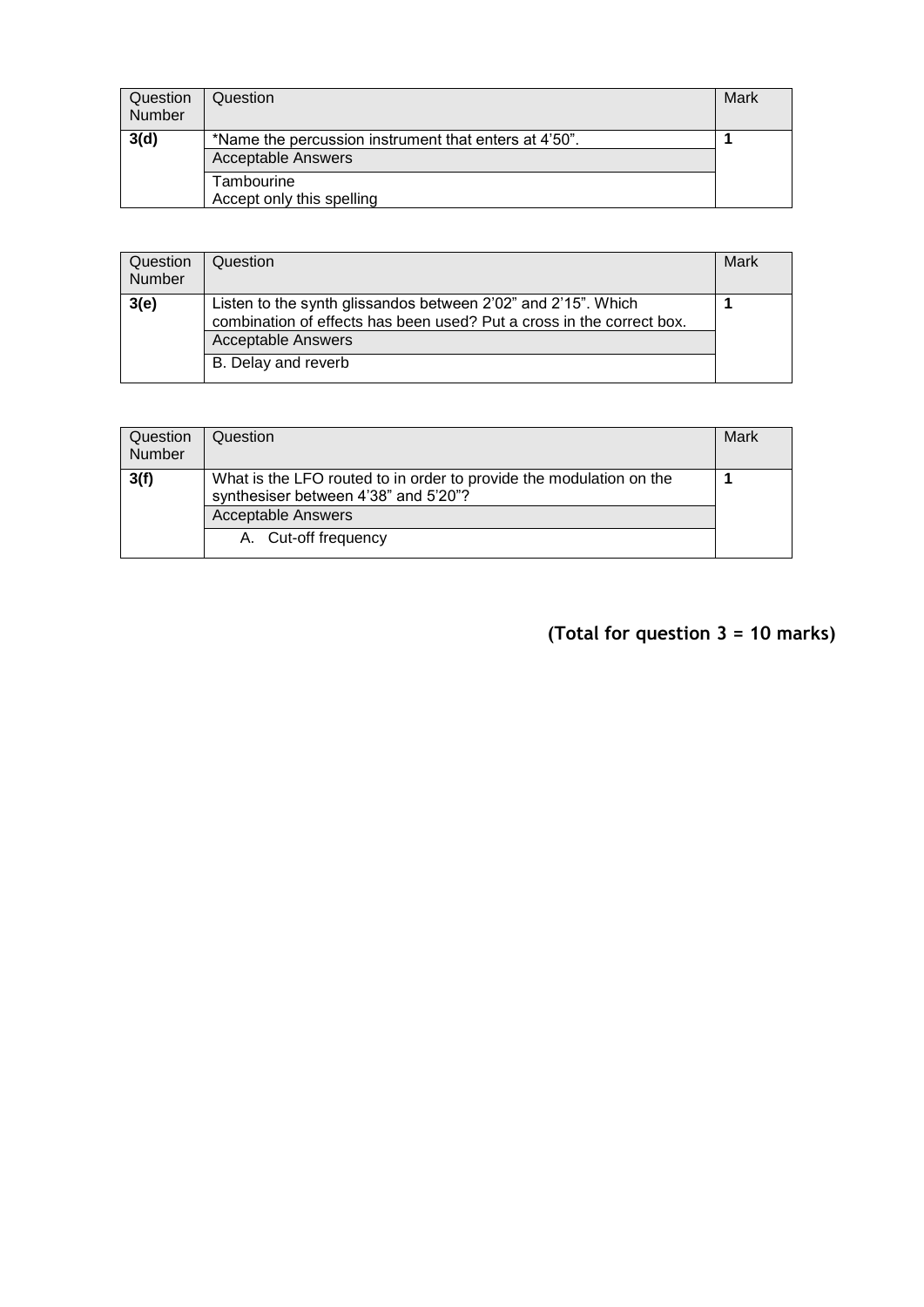#### *4. Alice In Chains: Lab Monkey*

| Question<br>Number | Question                                                                                                                   | Mark |
|--------------------|----------------------------------------------------------------------------------------------------------------------------|------|
| 4(a)               | What is the interval between the two notes of the lead vocal between<br>00'36" and 00'44"? Put a cross in the correct box. |      |
|                    | <b>Acceptable Answers</b>                                                                                                  |      |
|                    | A. Minor second                                                                                                            |      |

| Question<br><b>Number</b> | Question                                                                                                                                                        | Mark |
|---------------------------|-----------------------------------------------------------------------------------------------------------------------------------------------------------------|------|
| 4(b)(i)                   | This track could be described as being inspired by grunge. Identify<br>three stylistic elements of grunge heard in this recording.<br><b>Acceptable Answers</b> | 3    |
|                           | Riff based<br>٠                                                                                                                                                 |      |
|                           | Guitar based<br>٠                                                                                                                                               |      |
|                           | Power chords<br>٠                                                                                                                                               |      |
|                           | Heavy distortion<br>٠                                                                                                                                           |      |
|                           | Relatively slow tempo<br>٠                                                                                                                                      |      |
|                           | Dropped tuning<br>٠                                                                                                                                             |      |
|                           | Dissonant harmony/melody<br>٠                                                                                                                                   |      |
|                           | Minor key                                                                                                                                                       |      |
|                           | Narrow melodic range<br>٠                                                                                                                                       |      |
|                           | Repetitive<br>٠                                                                                                                                                 |      |
|                           | Technically unchallenging guitar solo<br>٠                                                                                                                      |      |
|                           | Heavily compressed drums                                                                                                                                        |      |
|                           | Big reverb on the drums                                                                                                                                         |      |

| Question<br>Number | Question                                                                                        | Mark |
|--------------------|-------------------------------------------------------------------------------------------------|------|
| 4(b)(ii)           | What common textural element of grunge is missing?<br><b>Acceptable Answers</b>                 |      |
|                    | Quiet, less distorted verse<br>Dynamic contrast<br>٠<br>Shouted / aggressive vocal<br>$\bullet$ |      |

| Question<br>Number | Question                                                                                                         | Mark |
|--------------------|------------------------------------------------------------------------------------------------------------------|------|
| 4(c)               | How does the mix change at 1'30"<br><b>Acceptable Answers</b>                                                    |      |
|                    | Reduced level on guitar tracks<br>٠                                                                              |      |
|                    | Vocals more prominent<br>$\bullet$<br>Accept valid texture change in guitar parts e.g. fewer guitar<br>$\bullet$ |      |
|                    | parts / less distortion on guitars                                                                               |      |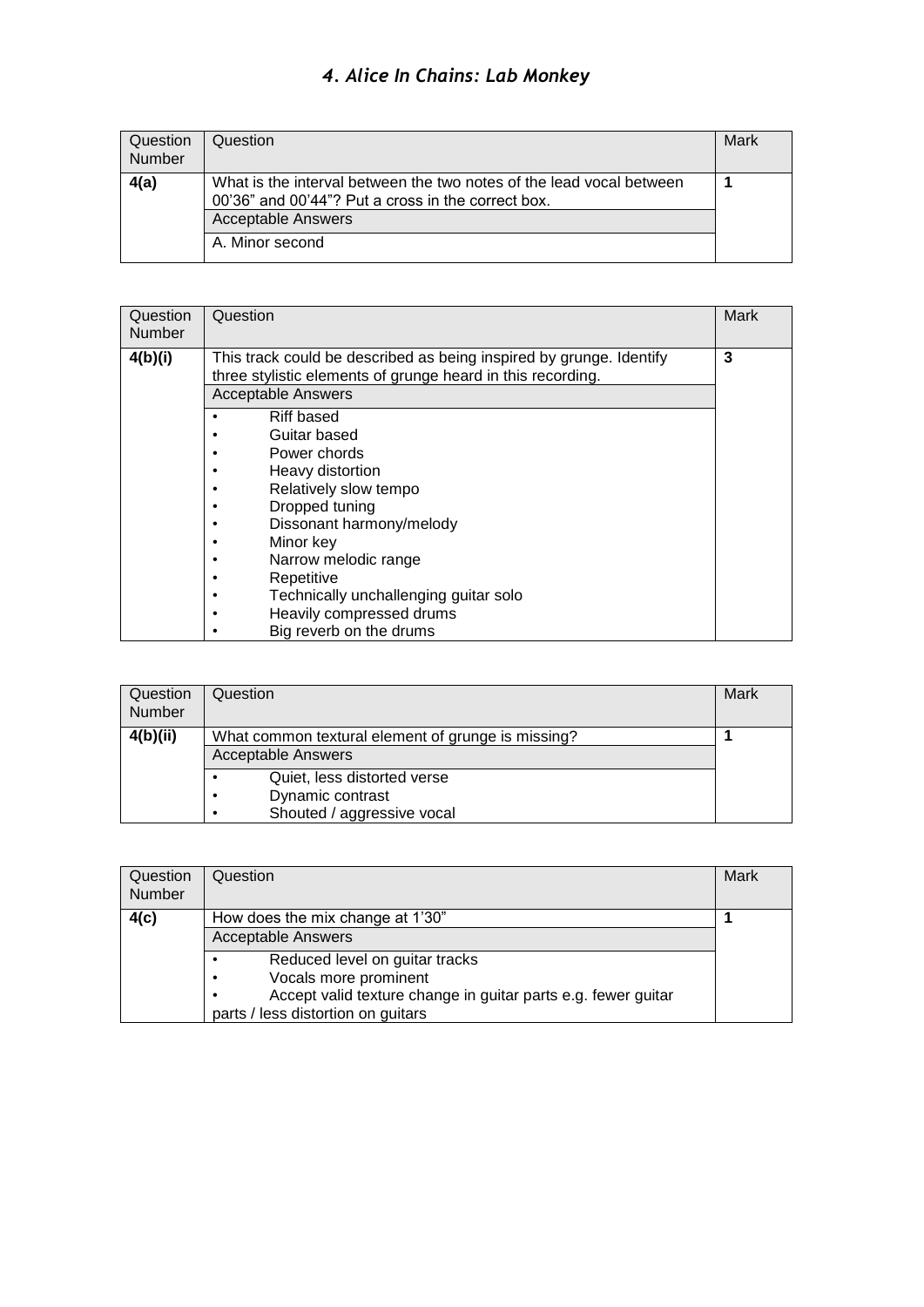| Question<br><b>Number</b> | Question                                                                                                                                                                                                     | Mark |
|---------------------------|--------------------------------------------------------------------------------------------------------------------------------------------------------------------------------------------------------------|------|
| 4(d)                      | Describe how the vocals are mixed between 2'06" and 2'22".<br><b>Acceptable Answers</b>                                                                                                                      | າ    |
|                           | Panned across the spectrum<br>$\bullet$<br>Low in the mix / lead vocal not prominent<br>$\bullet$<br>Lead vocal on a par with BV's<br>٠<br>Double tracking / automatic double tracking / chorus<br>$\bullet$ |      |

| Question<br>Number | Question                                                                                                                                                                                                                                             | Mark |
|--------------------|------------------------------------------------------------------------------------------------------------------------------------------------------------------------------------------------------------------------------------------------------|------|
| 4(e)               | Describe how the main guitar riff has been mixed to create a thicker<br>texture. This can be most clearly heard at 2'22".<br><b>Acceptable Answers</b><br>Double tracked<br>٠<br>Stereo delay<br>٠<br>Panned opposite<br>٠<br><b>Distortion</b><br>٠ | 2    |
|                    | LF boost / HF boost / mid cut<br>٠                                                                                                                                                                                                                   |      |

## **(Total for question 4 = 10 marks)**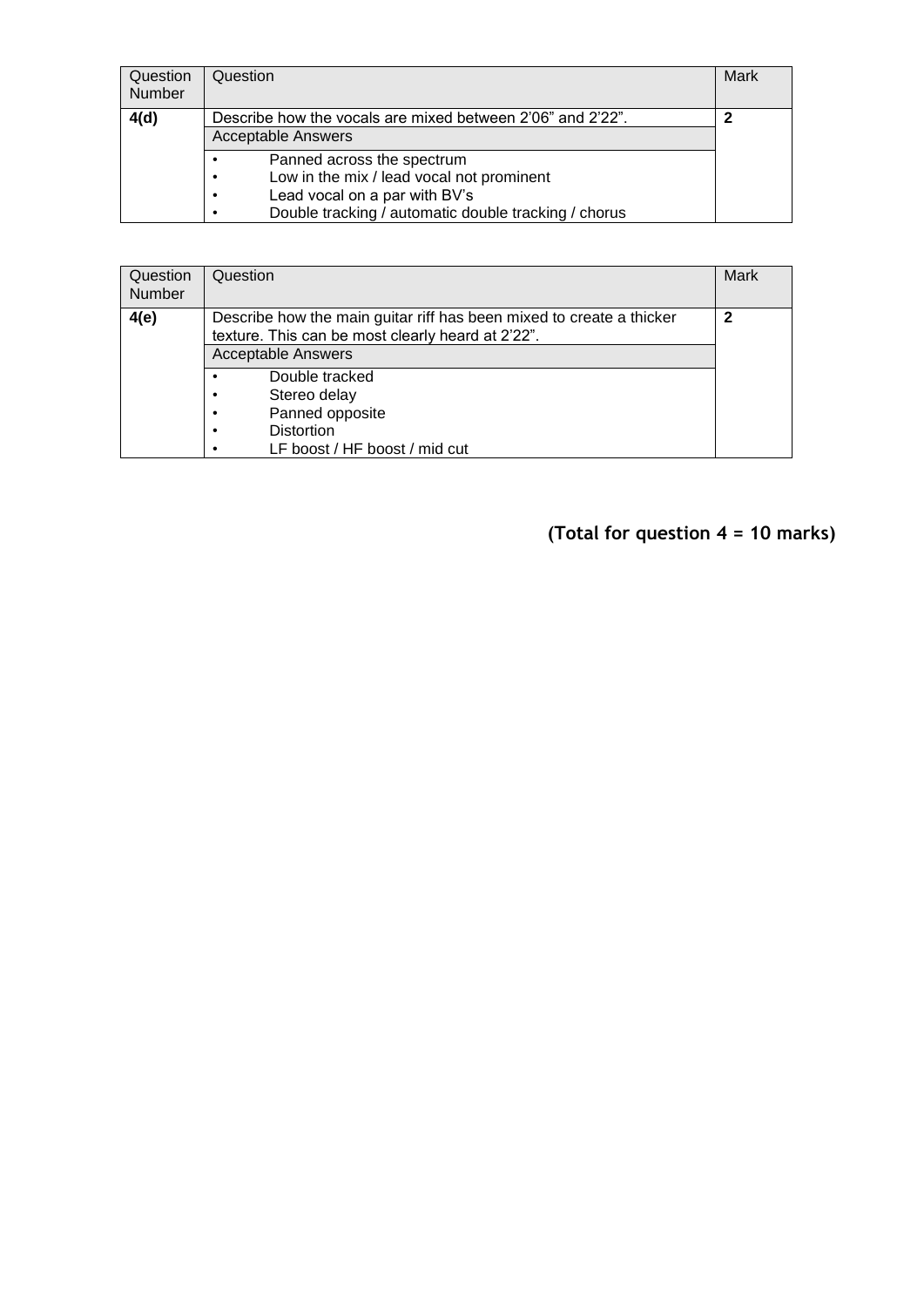#### **SECTION B**

## **Answer BOTH questions**

## **Special focus style – Rock And Roll**

## *5. Beverley Knight: Ain't Nothin' But A Kiss*

| Question<br>Number | Question                                                                                                                                                                                                                         | Mark |
|--------------------|----------------------------------------------------------------------------------------------------------------------------------------------------------------------------------------------------------------------------------|------|
| 5(a)               | Using the given headings, complete the table below to identify six<br>different elements of Rock and Roll heard in this track.<br><b>Acceptable Answers</b>                                                                      | 6    |
|                    | Shuffle/swung<br>Triplets / 12/8<br>Rhythm<br>Syncopation<br>Grace notes/acciaccaturas<br>Rhythmic stops<br>٠                                                                                                                    |      |
|                    | 12 bar blues / I/IV/V<br>$\bullet$<br>Pentatonic scale<br>7th chords<br>Harmony<br>Blue notes / flattened 3rd<br>Open 5ths<br>Major key                                                                                          |      |
|                    | Grace notes/acciaccaturas<br><b>Repeated triplets</b><br>Performance<br>techniques in<br>Glissando, allow slide<br>$\bullet$<br>piano solo from<br>Open 5ths/chordal<br>0'44"<br>Octaves<br>Uniform volume/all loud<br>$\bullet$ |      |
|                    | NB: Do not credit the same response twice.                                                                                                                                                                                       |      |

| Question<br><b>Number</b> | Question                                                                                        | Mark |
|---------------------------|-------------------------------------------------------------------------------------------------|------|
| 5(b)                      | Name the keyboard instrument on this track that is not commonly heard<br>in 50's Rock and Roll. |      |
|                           | <b>Acceptable Answers</b>                                                                       |      |
|                           | Organ / Hammond                                                                                 |      |

| Question<br><b>Number</b> | Question                                                                                     | Mark |
|---------------------------|----------------------------------------------------------------------------------------------|------|
| 5(c)(i)                   | How would guitar distortion have been created in the<br>1950's?<br><b>Acceptable Answers</b> |      |
|                           | Overdriving the amp<br>$\bullet$<br>Increasing the gain<br>$\bullet$<br>Not slashed cone     |      |

| Question | $\overline{\phantom{0}}$<br>Question | Mark |
|----------|--------------------------------------|------|
| Number   |                                      |      |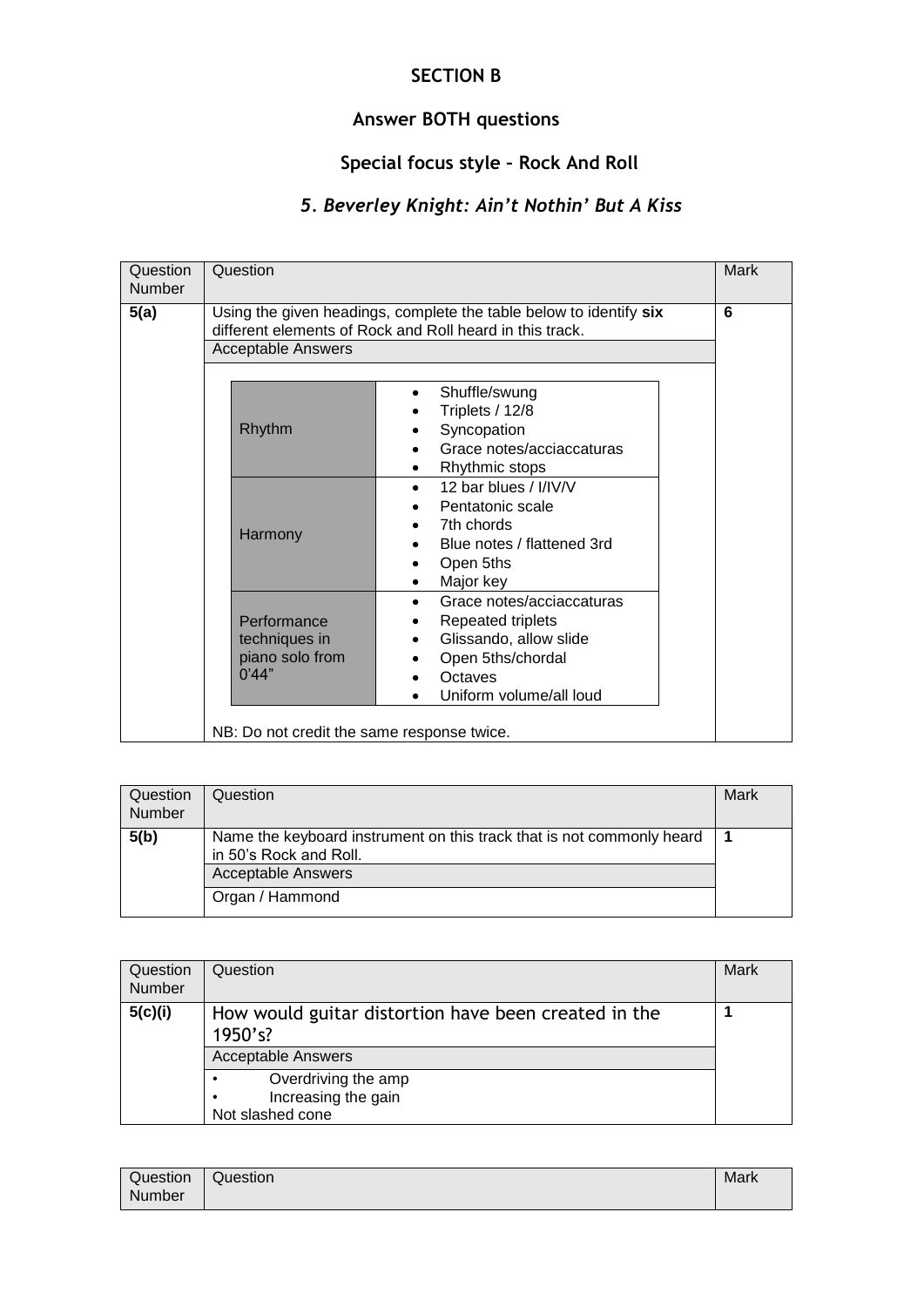| 5(c)(ii) | Identify one other way of creating guitar distortion in<br>2017.<br><b>Acceptable Answers</b> |  |
|----------|-----------------------------------------------------------------------------------------------|--|
|          | Pedals<br>Plugins / software<br>Amp simulators<br>Distortion channel on amp<br>٠              |  |

| 6<br>5(d)<br>This track was recorded in 2015. Without reference to<br>guitar distortion, identify six ways in which the production<br>differs from Rock and Roll tracks recorded in the 50's.<br><b>Acceptable Answers</b><br>Stereo<br>$\bullet$<br>Multiple mics / close mic'ed<br>No spill<br>Multitrack recording / allow overdubbing<br>Direct injection                                                    | Question<br>Number | Question  | Mark |
|------------------------------------------------------------------------------------------------------------------------------------------------------------------------------------------------------------------------------------------------------------------------------------------------------------------------------------------------------------------------------------------------------------------|--------------------|-----------|------|
| No masking of instruments<br>No distortion on vocals/drums<br>No hiss / noise<br>Full frequency response<br>More use of compression<br>Mastered at a higher level<br>De-esser<br>No use of slap back<br>Drums well balanced<br>Digital reverb<br>DAW / software / plug ins / digital recording<br>٠<br>Automation<br>Digital editing / quantise<br>Pop shield / no plosives<br>Allow autotune / pitch correction |                    | Clear mix |      |

| Question<br>Number | Question                                                                                                    | Mark |
|--------------------|-------------------------------------------------------------------------------------------------------------|------|
| 5(e)               | *How did Sun Records contribute to the development of<br>rock and roll? You should support your answer with | 5    |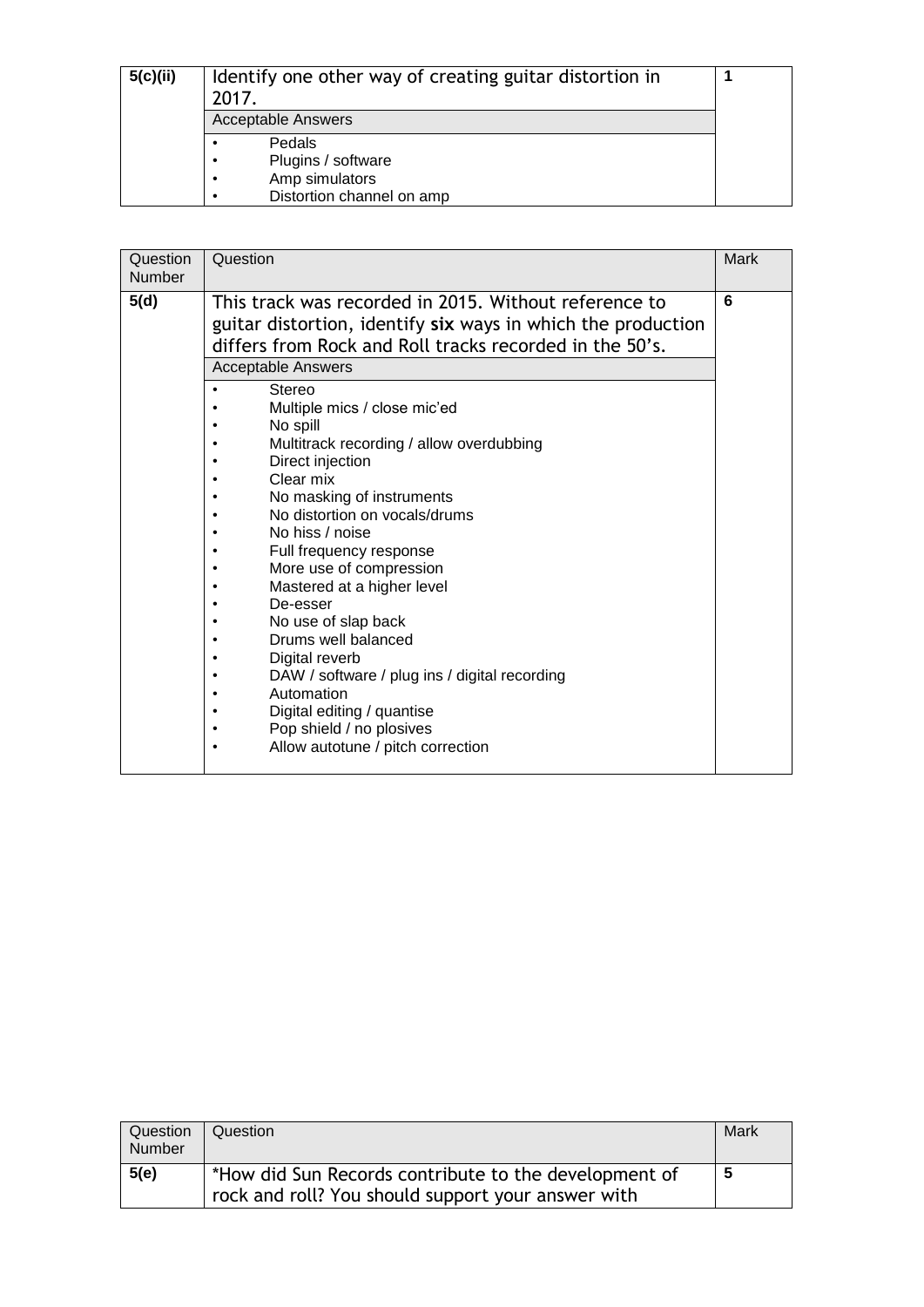| reference to an artist.                                                           |  |
|-----------------------------------------------------------------------------------|--|
| Acceptable Answers                                                                |  |
| Run by Sam Phillips                                                               |  |
| Who had eclectic tastes / variety of styles                                       |  |
| Recorded local talent                                                             |  |
| (Mixing) country / blues / gospel                                                 |  |
| Led to rockabilly                                                                 |  |
| White singers singing blues derived music                                         |  |
| Popularising 'race music' for white audiences                                     |  |
| Helped spread rock and roll from local radio audiences to the                     |  |
| mainstream                                                                        |  |
| Kept the instrumentation sparse and immediate                                     |  |
| Raw, energetic performances                                                       |  |
| Use of slap back                                                                  |  |
| Use of echo chambers                                                              |  |
| <b>Extremely prolific</b>                                                         |  |
| Artists will include Elvis Presley, Johnny Cash, Roy Orbison,                     |  |
| Jerry Lee Lewis, Carl Perkins et al                                               |  |
| <b>AOVP</b>                                                                       |  |
| Credit 4 marks for general bullet points and 1 mark for an appropriate<br>artist. |  |

**(Total for question 5 = 20 marks)**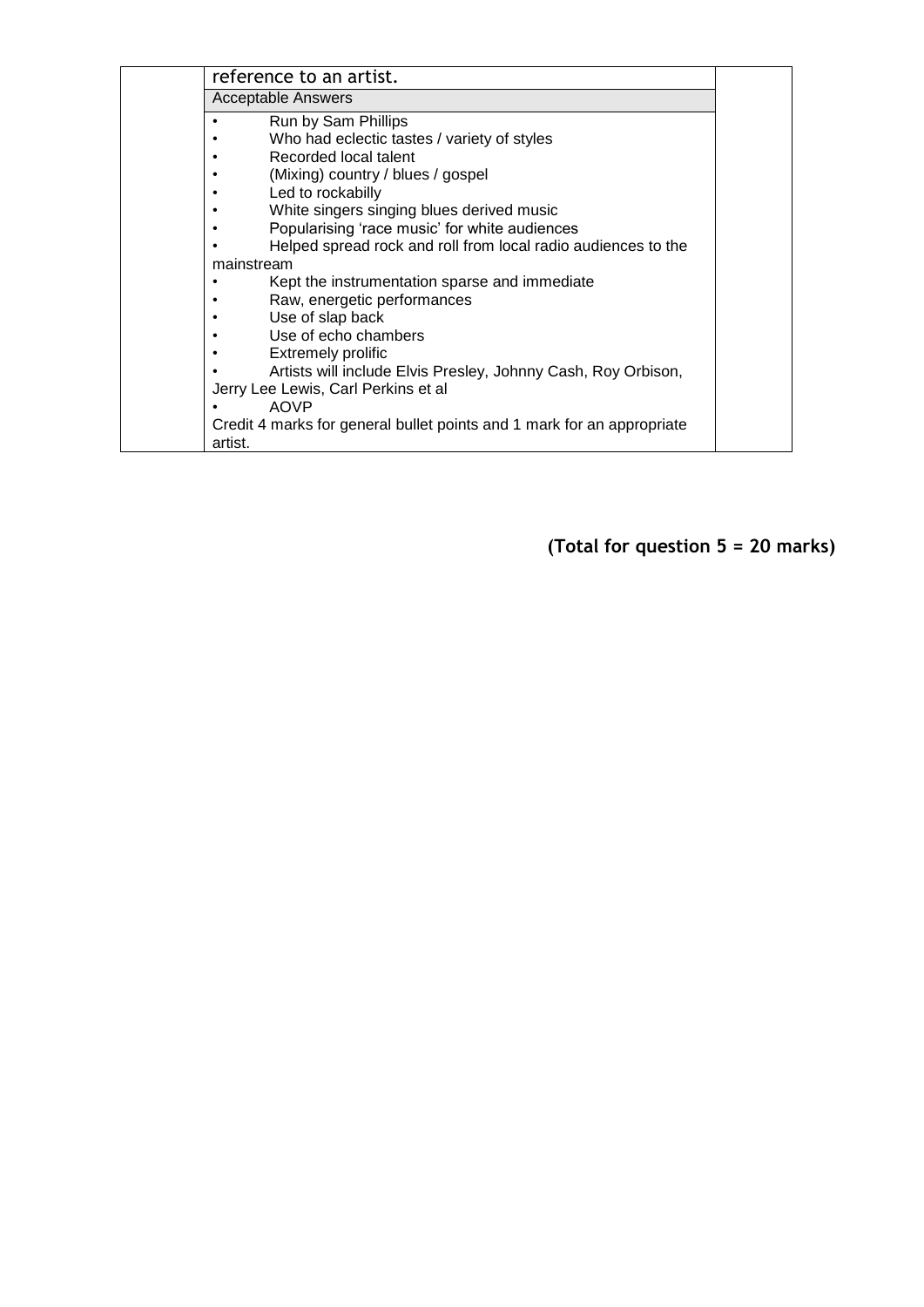## *6. Jessie J: Wild (show and prove remix) feat. Big Sean and Dizzee Rascal*

| Question<br><b>Number</b> | Question                                                              | Mark |
|---------------------------|-----------------------------------------------------------------------|------|
| 6(a)                      | Describe the tonality of the chorus.                                  |      |
|                           | <b>Acceptable Answers</b>                                             |      |
|                           | modal / minor / Aeolian / B minor / Bm                                |      |
|                           | If any of these terms are present in the response, then mark correct. |      |

| Question<br><b>Number</b> | Question                                                                           | Mark         |
|---------------------------|------------------------------------------------------------------------------------|--------------|
| 6(b)                      | Describe two ways in which the vocal sample starting at<br>0'05" has been treated. | $\mathbf{2}$ |
|                           | <b>Acceptable Answers</b>                                                          |              |
|                           | Pitch shift / time stretched                                                       |              |
|                           | Volume fades in<br>٠                                                               |              |
|                           | Variable cut-off frequency / EQ sweeps / LFO<br>٠                                  |              |
|                           | Low pass filter/LPF<br>٠                                                           |              |
|                           | High and low cut / mids boosted / band pass filter<br>٠                            |              |
|                           | Moving panning<br>$\bullet$                                                        |              |
|                           | Cutting / looping / triggered / reversed                                           |              |

| Question<br><b>Number</b> | Question                                                                                                                                                                               | Mark |
|---------------------------|----------------------------------------------------------------------------------------------------------------------------------------------------------------------------------------|------|
| 6(c)                      | Which best describes the rhythm of the snare sample<br>between 0:12 and 0:14? Put a cross in the correct box.<br><b>Acceptable Answers</b><br>D. Triplet crotchets and triplet quavers |      |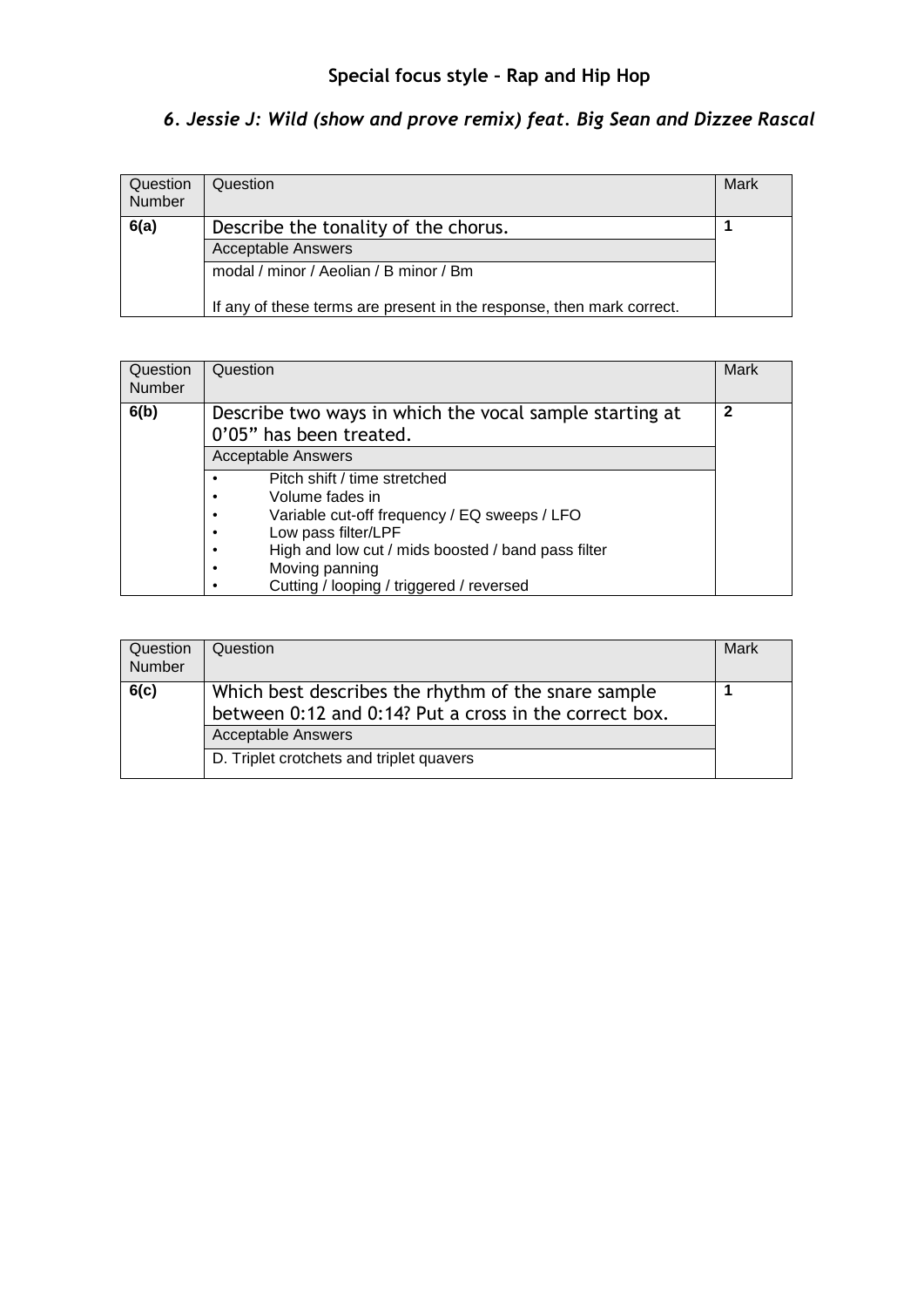| Question<br><b>Number</b> | Question                                                                                                                          | Mark |
|---------------------------|-----------------------------------------------------------------------------------------------------------------------------------|------|
| $6(d)$ (i)                | Listen to the chorus between 0'41" and 0'47".<br>(i) Fill in the boxes to identify the synth chords.<br><b>Acceptable Answers</b> | 3    |
|                           | A(maj)<br>Gmaj<br><b>Bm</b>                                                                                                       |      |
|                           | If $I$ go<br>hard, let me tell you that it's worth it                                                                             |      |
|                           | <b>Bm</b><br>A(maj)<br>Dmaj<br>cards, I ain't afraid to work it<br>Play the right                                                 |      |

| Question<br><b>Number</b> | Question                                                                                                       | Mark |
|---------------------------|----------------------------------------------------------------------------------------------------------------|------|
| 6(d)(ii)                  | Name the vocal technique that the singer uses on the<br>words 'hard' and 'cards'.<br><b>Acceptable Answers</b> |      |
|                           | Tremolo / tremolando / vibrato / vib<br>If any of these terms are present in the response, then mark correct.  |      |

| <b>Question</b><br>Number | Question                                                                                              | Mark |
|---------------------------|-------------------------------------------------------------------------------------------------------|------|
| 6(e)                      | What phrase best describes the steps in the rising synth at<br>1'01"? Put a cross in the correct box. |      |
|                           | <b>Acceptable Answers</b>                                                                             |      |
|                           | C. Microtonal                                                                                         |      |

| Question<br>Number | Question                                         | Mark |
|--------------------|--------------------------------------------------|------|
| 6(f)               | Describe how the rhythmic feel changes at 1'08". |      |
|                    | <b>Acceptable Answers</b>                        |      |
|                    | Half time                                        |      |

| Question<br><b>Number</b> | Question                                                                      | Mark |
|---------------------------|-------------------------------------------------------------------------------|------|
| 6(g)                      | What controller has been used to modify the synth's pitch<br>at 1'08" - 1'22" |      |
|                           | <b>Acceptable Answers</b>                                                     |      |
|                           | Portamento / glide / 5 / 65 / 84                                              |      |